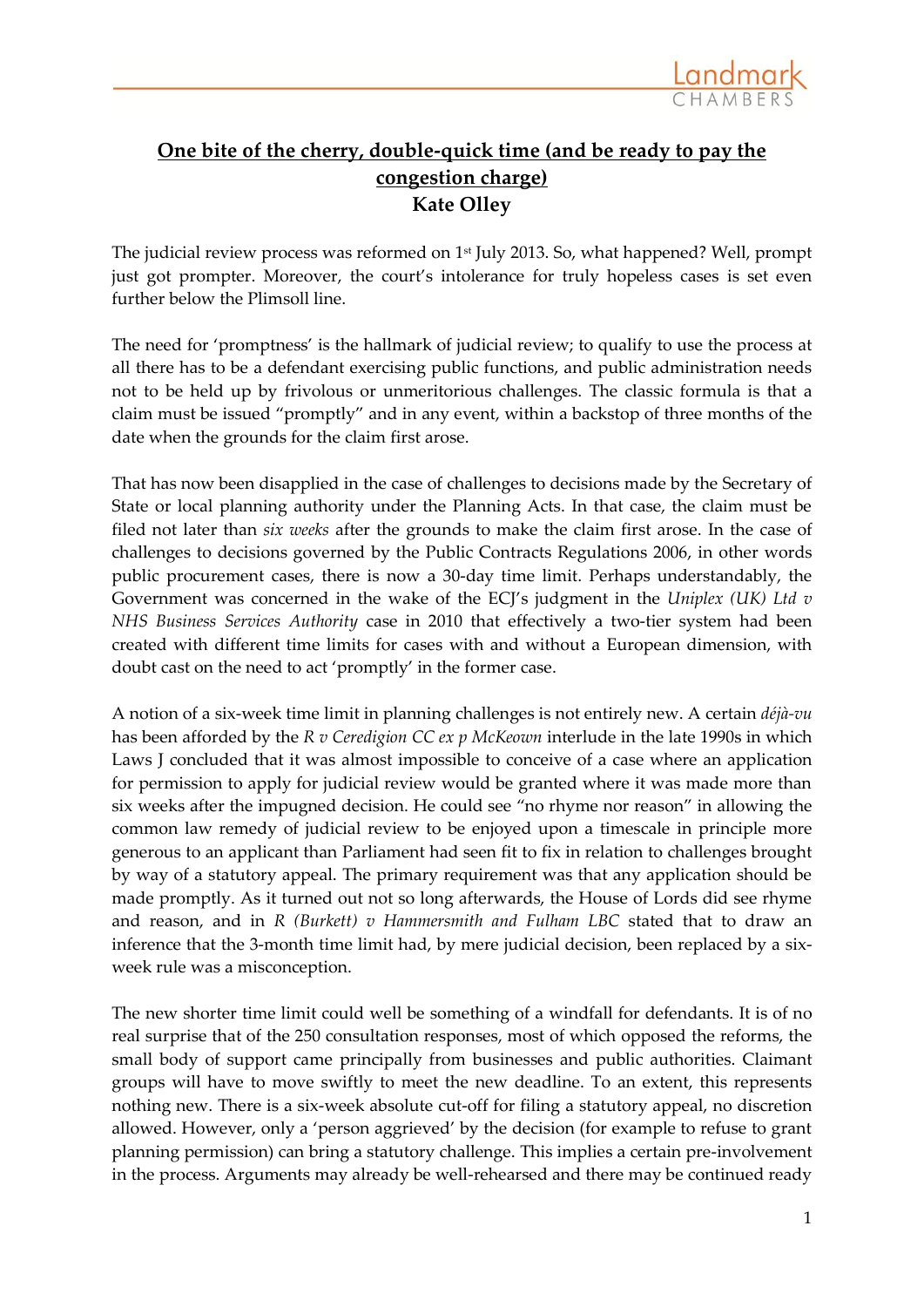access to legal advice. By contrast, would-be applicants for judicial review of the grant of planning permission may only hear about the decision late in the day and then face a rush to secure appropriate legal advice. To that extent, the new time limit may have a dampening effect on claims.

A key motivation behind this part of the reforms is to provide greater certainty for defendants to judicial review claims and to avoid the current delays which the Government fears may frustrate plans for growth. Will the reforms deliver this intended benefit?

The Government accepts that a six-week time limit will squeeze the pre-action protocol out of the picture, and will invite the Master of the Rolls to disapply it in these cases. Certainly the pre-action process can be used as a delaying tactic, in which case it would be preferable to draw out the claim at the earliest point. However the combined impact of a shorter period for challenge and no pre-action requirement is likely to mean more claims rather than fewer, as claimants issue on a protective or precautionary basis to beat the time limit. Further, the court's discretion to extend time remains, blurring the edges of the new bright line and possibly mitigating its practical effect.

For public bodies, then, there is a sense of the reforms giving with one hand and taking away with the other: greater certainty more quickly, but loss of the chance to discourage a claim at the outset or indeed to point to a claimant's failure to use the pre-action procedure when arguing about costs.

The real question is whether much practical difference will be made in view of current delays in listing. It is undeniable that there have often been almost ludicrous delays between a refusal on the papers and an oral renewal hearing. It makes a certain sense therefore that the new time limit in these cases has been brought in at the same time as a ban on renewing an application to an oral hearing where it has been declared by a judge on the papers to be *totally without merit*. The hope is that this will pare down the Administrative Court's workload.

Lest there be an elephant in the room, let's be clear: it is the immigration workload that is the seen as the bane of the court, constituting upwards of 70% of the caseload. At times it seems that most everyone in the process is slightly sick of it on some level and it is surely this sector that is the real target of this part of the reforms, described by the Government as a "package of measures to stem the growth in applications for judicial review".

The Government's rationale has been lambasted by practitioners and has caused considerable disquiet. It seemed that the data had been skewed and did not actually support the case for reform. True it may be that only 1 case in 6 gets permission, but that is not a reliable indicator of the merits of a case. Withdrawal pre-permission is just as likely (if not more so) to mean that a case appeared so *strong* that the defendant preferred to re-take the decision rather than defend and run the risk of judicial criticism and greater costs exposure. A large percentage of the Attorney-General's Panel Counsel members wrote collectively to the Attorney-General emphasising their experience of the surprising turns that can occur in